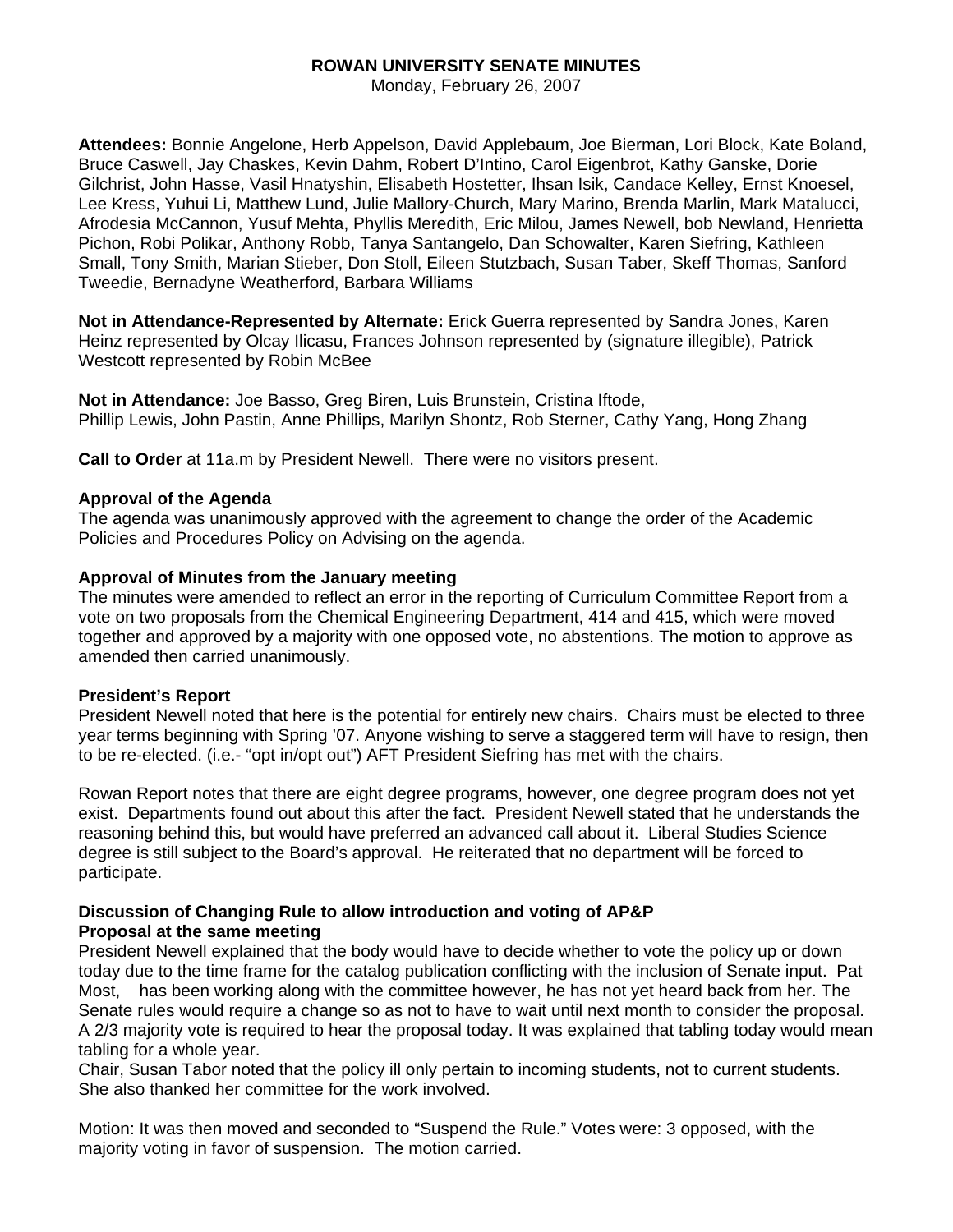# **Verbal Committee Reports**

# A. Curriculum – Kevin Dahm

- 1. Proposal 220 was moved and seconded; the motion carried unanimously.
- 2. Graduate Program in Public Relations, Proposal 222, changes degree requirements reflecting preference for combining into 5 large modules. The motion to approve was passed unanimously.
- 3. Driver Education is being brought back. The new offering reflects a change of focus onto teaching the course. The motion to approve carried with one opposing vote.
- 4. Three proposals for Liberal Education were moved together. The Additional tract to get additional course (305 and 306) assumes that students have teaching certificates. Students are already taking the courses and apply at their own risk. The motion passed unanimously.
- 5. 707 and 708 moves courses out of the discipline that are not accepted from Law/Justice any longer for Political Science majors. The motion received unanimous approval.
- 6. Proposal of a new theater tract creating a masters degree in music is sponsored by the Theater Department with the Dean's approval. The motion carried unanimously.
- 7. The committee's report was not provided as hard copy due to the length. It provides an update on the Liberal studies major as well as listing over 500 courses that the Provost's Office wants to de-activate. Contact Kevin Dahm if you would like another copy. There is no particular time frame for responding to the course de-activation issue; the matter will be brought up again at the April meeting.
- B. Technological Resources Vasil Hnatyshin
	- 1. The Chair has sent a copy of this report to each Chair. He suggests that everyone review the possible tasks. Based upon responses from the members, he will select tasks for the computer competency exam.
	- 2. The Provost has promised to ask for funds for labs and to allocate more for academic expenditures.
	- 3. The answer to the question of who makes recommendations for IWS funding is still unknown.
- C. Promotions- Kathy Ganske.

Twenty-seven candidate portfolios were forwarded by Department Promotion Committees to the various College Promotion Committees in early February. The Senate Promotion Committee process will begin March 2.

Several months ago the Senate Promotion Committee chair expressed concern to the AFT and administration about inaccuracies and inconsistencies reported in the Memorandum of Agreement's description of the 2006-2007 Senate Promotion Committee process and the process for transferring portfolios from college committees to the Senate office. The matter has been resolved, and the promotion document on the Provost's website now reflects this year's process.

### **New Business**

# A. **Resolution on Ethical Conduct of Research**- Robi Polikar

- 1. Committee is working to establish guidelines as the federal government is moving to require certain research standards under HHS.
- 2. The web-based training program is similar to IRB, but different.
- 3. Training is required for both internally and externally funded research.
- 4. Training is not feasible for all students.
- 5. Training is required only once of all faculty who are doing funded research. The training will generate a certificate.
- 6. Thesis students will be required to complete the training.
- 7. All other students will be encouraged based upon the faculty member's assessment of the need. Training may be required at the faculty member's discretion.

This training applies only to faculty research that is funded, not to those applying for funding. There will be two variations: one will be available without charge on the Web, the other will be fee-based. The training is not just for the sciences, but includes all research. The proposal will re-appear in Old Business during the March meeting.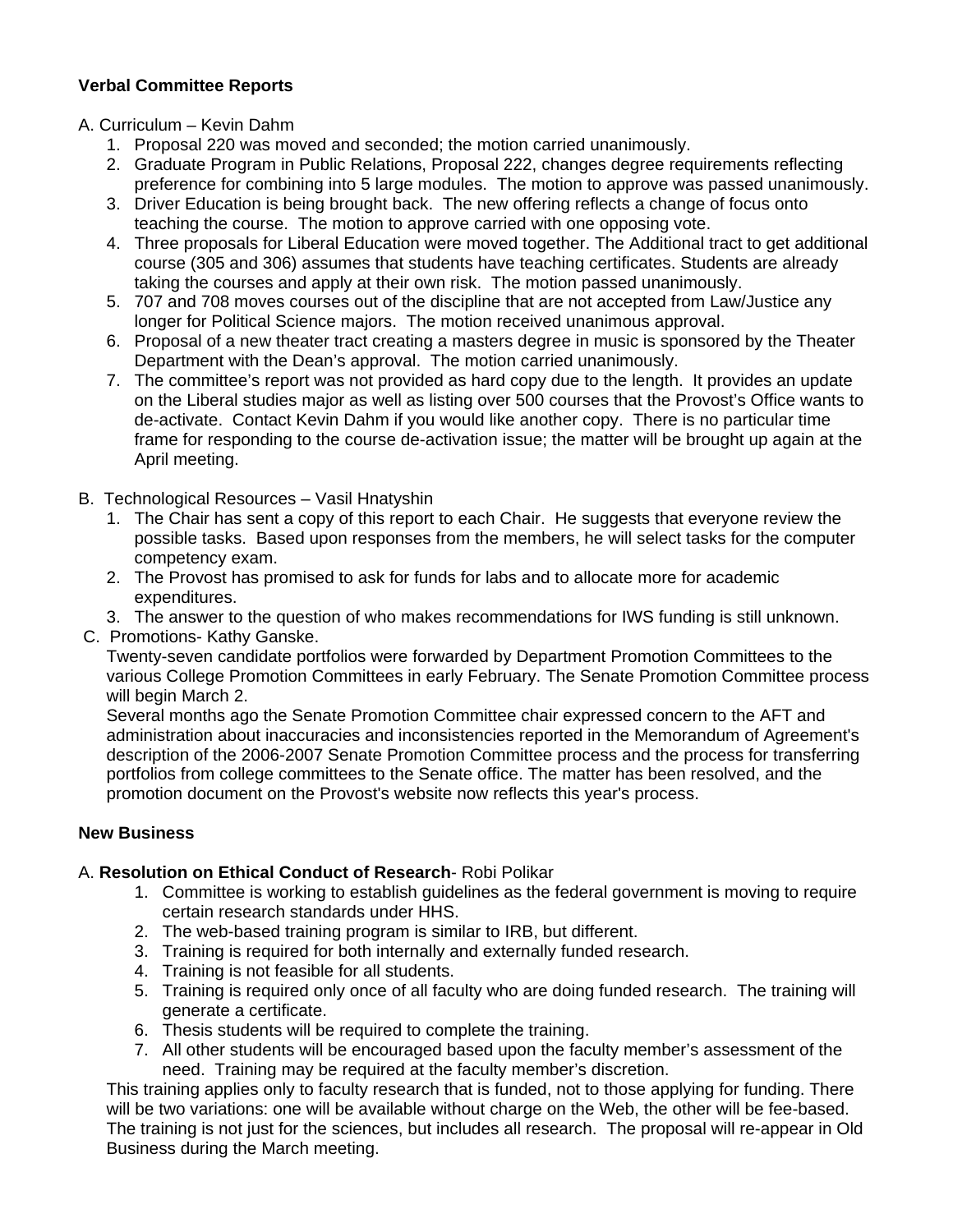# B. **Resolution on Class Lists in Banner-**Vasil Hnatyshin

The concern about large class attendance using the current Banner system was addressed by the committee. Committee's proposal was presented in writing.

Other concerns were raised including: the problem of not getting feedback on data entered, the problem of making a mistake while entering data, etc. President Newell questioned the practicality of addressing these concerns with one large resolution, stating a preference for several smaller if necessary.

The Chair accepted a friendly amendment to the second sentence to change the wording "faculty time is cheap."

# C. **Resolution on Dismissal/Probation Policy-** Susan Tabor

 Chair stated that there has been a longstanding (1998) policy on grades that was Upgraded in 2004, but was not implemented. The committee suggested that what was passed be implemented. The Provost went to the deans with the request to change the standard to 2.0 GPA minimum and received consensus about making a change. A concern was expressed from the floor that students should not be playing sports according to NCAA standards, but that the policy does not address the required higher GPA requirement in time. The Chair stated that with warning letters in place, would it help for letters to also go to the coach involved.

Another question was is it possible for students to raise their GPA in the time allotted? The Chair responded that the quickest way for students to raise their average is for them to retake classes. There is a fear that the Provosts solution will be through appeals. Chair stated that the committee is trying to help the students. A suggestion was made that only new major courses are counted towards the GPA at the end of the first year.

The question was raised about whether the Provost Office might pass another policy despite the Senate's passing of this policy. The president reiterated that the Senate's work is always advisory. Comment: The third paragraph states that advisors have the right to register students. It was also noted that there is no time frame. The concern is for the implication in the second sentence of too much responsibility on the advisors. A question was raised about having another level for the appeal process.

Response: The Chair clarified that the committee's intent is that students should check with their advisors when they are on probation.

Friendly Amendment: That the proposed policy keep the first sentence, omit the second and that students must meet with their academic advisor prior to being reinstated.

Motion to Call the Question: The votes concerned whether the body is prepared to vote on the resolution as presented. The vote was 33 in favor, 10 opposed and 3 abstentions.

The Body voted on the resolution as presented with the friendly amendment to be included. The vote was 40 in favor, 1 opposed and 6 abstentions.

The newly proposed policy on dismissal is as amended follows:

# **Academic Standing Policy for Undergraduate Students**

### **Good Academic Standing**

### **Definition**

Rowan University has established standards for academic standing which apply to all matriculated undergraduate students as follows: Students who have earned 15 or more semester hour credits and have a cumulative grade point average (GPA) of at least 2.0 are considered to be in good academic standing.

### **Academic Suspension (for failure to meet basic skills requirements)**

### **Definition**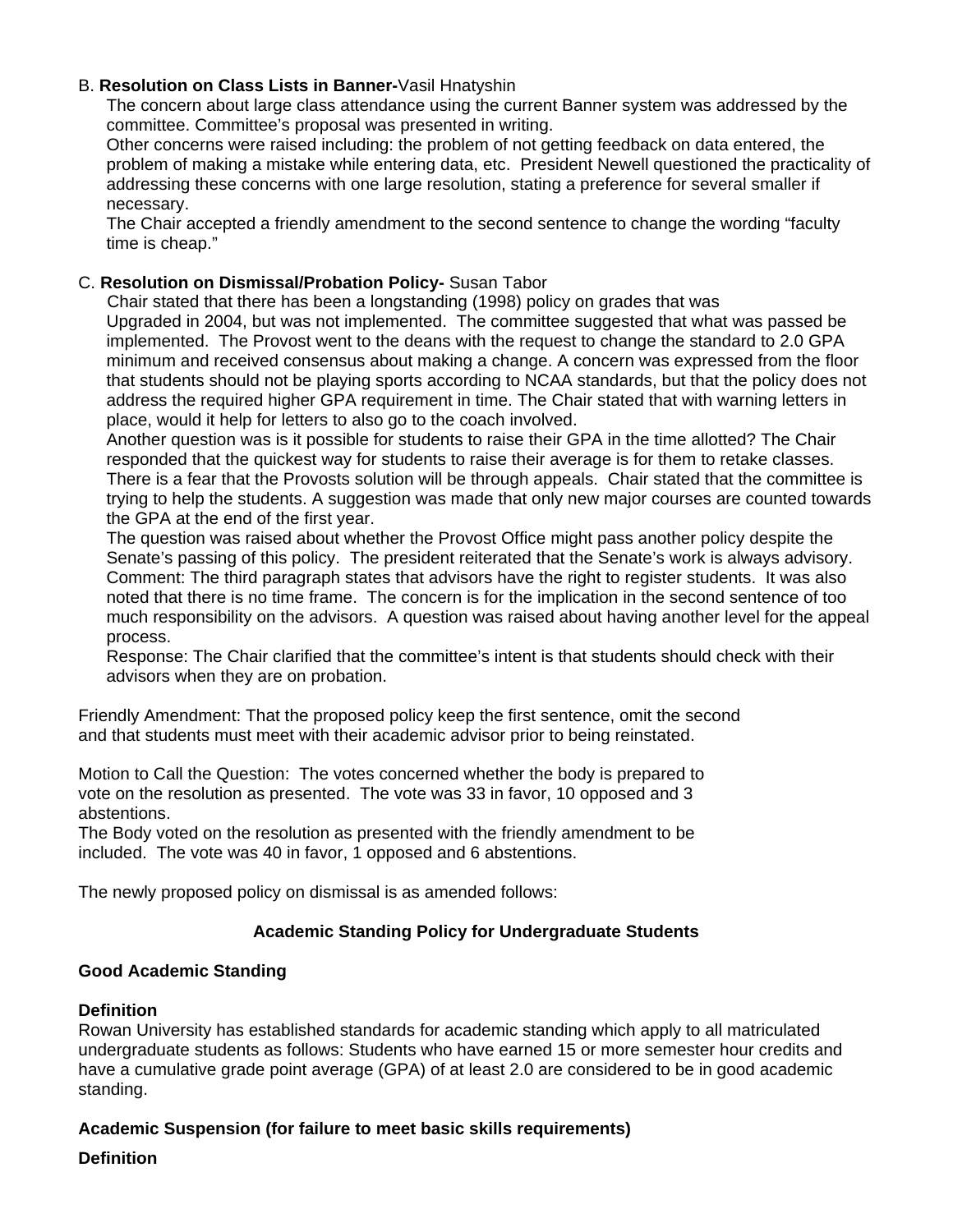Matriculated students must fulfill the basic skills requirements by the time they have attempted 30 credits at the university. Transfer students who enter with 30 or more credits must pass the basic skills requirement by the end of their second semester at the university. Failure to meet this deadline will result in suspension.

#### **Procedures**

Students who are academically suspended may not register for regular university level courses in either the summer or academic year terms, but may register for basic skills courses.

Students on academic suspension may not participate in extra-curricular or co-curricular activities sponsored by the university.

Students may be removed from academic suspension at any time by presenting to the appropriate dean or, for undeclared students, the director of Career and Academic Planning, evidence of successful completion of all the basic skills requirements.

Students may not remain on academic suspension status for more than one academic year (Fall/Spring semesters). Students who are not removed from academic suspension after one academic year are subject to dismissal from the university. Exceptions may be made for special programs (e.g., EOF, Specialized Services).

#### **Academic Probation (for GPAs falling below 2.0)**

#### **Definition**

At the end of each Spring semester, matriculated students who have earned 15 credits or more and have a cumulative GPA below 2.0 are placed on academic probation. This probationary period begins with the Fall Semester. Students have one academic year in which to achieve a cumulative GPA of at least 2.0. Those who have not attained a cumulative GPA of at least 2.0 by this time will be dismissed from the university.

In addition,

- 1. Full-time students must attempt 12 or more credits each semester of probation. An attempted credit is defined as credit for any course in which a student receives a grade of A, B, C, D, F, P, S, W, WP, or WF, or IN.
- 2. Students will be considered on probation until they attain a cumulative GPA of at least 2.0.
- 3. Summer courses may be taken to help students reach the 2.0 cumulative GPA.

#### **Procedures**

Students will receive a warning letter following any semester in which their cumulative GPA falls below 2.0.

The College Deans or the Director of the Career and Academic Advising Center will notify students when they are placed on academic probation. Such notices will include a requirement that students consult an academic advisor in their college early in the first probationary semester and in no event later than the end of that semester. The Registrar's Office will notify the colleges of students who are placed on academic probation and will note the academic probationary status on the student's academic record.

Students will meet with their academic advisors to develop appropriate plans for achieving satisfactory performance.

Students on academic probation may not participate in extra-curricular or co-curricular activities sponsored by the university. These policies apply to all students.

#### **Academic Dismissal**

**Definition**